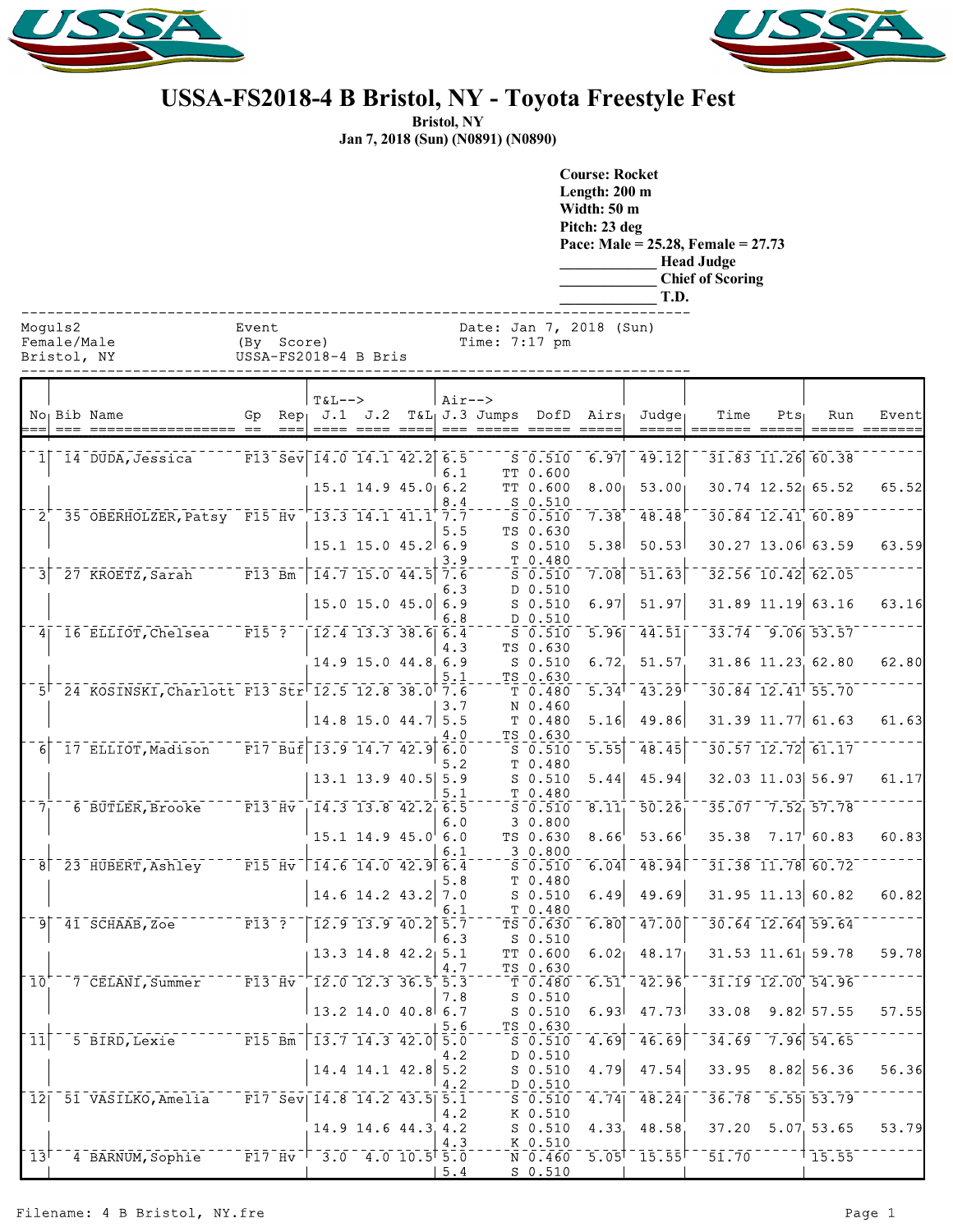Moguls2 Event Date: Jan 7, 2018 (Sun) Female/Male (By Score) Time: 7:17 pm Bristol, NY USSA-FS2018-4 B Bris

|                            |                                                                                                                               |                                                                                                                                                                                                                                                                                                              |      | $T&L-->$                                                                     |                                                    |                                    | $Air--$             |               |                                       |                                |                                                                                                                             |                                                                                                                                                                                                                                                                                                                         |     |                                                                          |       |
|----------------------------|-------------------------------------------------------------------------------------------------------------------------------|--------------------------------------------------------------------------------------------------------------------------------------------------------------------------------------------------------------------------------------------------------------------------------------------------------------|------|------------------------------------------------------------------------------|----------------------------------------------------|------------------------------------|---------------------|---------------|---------------------------------------|--------------------------------|-----------------------------------------------------------------------------------------------------------------------------|-------------------------------------------------------------------------------------------------------------------------------------------------------------------------------------------------------------------------------------------------------------------------------------------------------------------------|-----|--------------------------------------------------------------------------|-------|
|                            | No Bib Name<br>$==  =  =  =  = $                                                                                              | Gp.                                                                                                                                                                                                                                                                                                          | $==$ | $\text{Rep}$ J.1 J.2                                                         |                                                    |                                    |                     | T&L J.3 Jumps | DofD                                  | Airs                           | Judgel                                                                                                                      | Time                                                                                                                                                                                                                                                                                                                    | Pts | Run                                                                      | Event |
|                            |                                                                                                                               |                                                                                                                                                                                                                                                                                                              |      |                                                                              | 13.9 14.9 43.2                                     |                                    | 4.9                 |               | N 0.460                               | 4.90                           | 48.10                                                                                                                       | 38.30                                                                                                                                                                                                                                                                                                                   |     | 3.80 51.90                                                               | 51.90 |
| $\overline{1}\overline{4}$ | 43 SCHEID, Nora                                                                                                               |                                                                                                                                                                                                                                                                                                              |      | $\sqrt{13.5}$ $\sqrt{10.3}$ $\sqrt{12.5}$ $\sqrt{34.2}$                      |                                                    |                                    | 5.2<br>6.1          |               | $S$ 0.510<br>$S$ 0.510                | $\overline{5.51}$              | 39.71                                                                                                                       |                                                                                                                                                                                                                                                                                                                         |     | $33.22 - 9.66$ 49.37                                                     |       |
|                            |                                                                                                                               |                                                                                                                                                                                                                                                                                                              |      |                                                                              | $12.5$ 12.0 36.8 6.2                               |                                    | 4.0                 |               | TT 0.600<br>$S$ 0.510                 | 5.44                           | 42.19                                                                                                                       | 34.98                                                                                                                                                                                                                                                                                                                   |     | $7.63 + 49.82$                                                           | 49.82 |
|                            |                                                                                                                               |                                                                                                                                                                                                                                                                                                              |      |                                                                              |                                                    |                                    | 3.8                 |               | TT 0.600                              |                                |                                                                                                                             |                                                                                                                                                                                                                                                                                                                         |     |                                                                          |       |
|                            | 15 10 COLLINS, Bridget                                                                                                        |                                                                                                                                                                                                                                                                                                              |      | $\overline{F17}$ ? $\overline{9.7}$ 10.3 30.0 6.3                            |                                                    |                                    | 6.0                 |               | S <sub>0.510</sub><br>TS 0.630        | 6.99                           | 36.99                                                                                                                       |                                                                                                                                                                                                                                                                                                                         |     | $32.87$ 10.06 47.05                                                      |       |
|                            |                                                                                                                               |                                                                                                                                                                                                                                                                                                              |      |                                                                              | $9.4$ 10.0 29.1 6.3                                |                                    | 5.4                 |               | $S$ 0.510<br>TS 0.630                 | 6.61                           | 35.71                                                                                                                       | 33.13                                                                                                                                                                                                                                                                                                                   |     | $9.76$ 45.47                                                             | 47.05 |
| 16                         | 52 WEILER, Gracie F09 Bm                                                                                                      |                                                                                                                                                                                                                                                                                                              |      |                                                                              | $\overline{10.7}$ 9.7 30.6                         |                                    | 6.0                 |               | $S_0.510$                             | 5.79                           | 36.39                                                                                                                       | 35.60                                                                                                                                                                                                                                                                                                                   |     | $\begin{bmatrix} 6.91 \end{bmatrix} \begin{bmatrix} 43.30 \end{bmatrix}$ |       |
|                            |                                                                                                                               |                                                                                                                                                                                                                                                                                                              |      |                                                                              | $11.4$ 11.3 34.1 5.0                               |                                    | 5.7                 |               | T 0.480<br>$S$ 0.510                  | 5.01                           | 39.06                                                                                                                       | 36.13                                                                                                                                                                                                                                                                                                                   |     | 6.30   45.36                                                             | 45.36 |
|                            | 17 22 HENRICH, Anneliese F13 ?   8.4 9.0 26.1 7.3                                                                             |                                                                                                                                                                                                                                                                                                              |      |                                                                              |                                                    |                                    | 4.1                 |               | TT 0.600<br>$S$ 0.510                 | 6.52                           | $\overline{32.62}$                                                                                                          |                                                                                                                                                                                                                                                                                                                         |     | $31.80$ $11.30$ $43.92$                                                  |       |
|                            |                                                                                                                               |                                                                                                                                                                                                                                                                                                              |      |                                                                              |                                                    |                                    | 5.5                 |               | D 0.510                               |                                |                                                                                                                             |                                                                                                                                                                                                                                                                                                                         |     |                                                                          |       |
|                            |                                                                                                                               |                                                                                                                                                                                                                                                                                                              |      | 8.9                                                                          |                                                    | 9.928.25.8                         | 4.3                 |               | $S$ 0.510<br>D 0.510                  | 5.14                           | 33.34                                                                                                                       |                                                                                                                                                                                                                                                                                                                         |     | 31.19 12.00 45.34                                                        | 45.34 |
|                            | $T = 7.7777$ $F09$ Bm <sup>-<math>T11.2</math></sup> 10.7 32.8 <sup>†</sup> 5.9<br>$18$ <sup><math>-39</math></sup> REID, Ava |                                                                                                                                                                                                                                                                                                              |      |                                                                              |                                                    |                                    | 6.0                 |               | N 0.460<br>$S$ 0.510                  | $\overline{5.77}$ <sup>T</sup> | 38.62                                                                                                                       |                                                                                                                                                                                                                                                                                                                         |     | $41.32 - 0.31$ 38.93                                                     |       |
|                            |                                                                                                                               |                                                                                                                                                                                                                                                                                                              |      |                                                                              | $11.5$ 11.2 34.0 5.0                               |                                    |                     |               | N 0.460                               | 4.69                           | 38.74                                                                                                                       | 39.24                                                                                                                                                                                                                                                                                                                   |     | $2.71$ 41.45                                                             | 41.45 |
| $\overline{1}\overline{9}$ | 3 BARNUM, Sarah                                                                                                               | $\overline{F13}$ $\overline{Hv}$                                                                                                                                                                                                                                                                             |      | $\overline{5.0}$                                                             |                                                    | $\overline{6.5}$ $\overline{17.3}$ | 4.7<br>4.8          |               | $S$ 0.510<br>$S$ 0.510                | 4.51                           | $\overline{21.76}$                                                                                                          | $\overline{36.42}$                                                                                                                                                                                                                                                                                                      |     | $\overline{5.97}$ 27.73                                                  |       |
|                            |                                                                                                                               |                                                                                                                                                                                                                                                                                                              |      | 7.0                                                                          |                                                    | $8.5$ 23.3 5.0                     | 4.5                 |               | N 0.460<br>$S$ 0.510                  | 2.55                           | 25.80                                                                                                                       | 44.25                                                                                                                                                                                                                                                                                                                   |     | 25.80                                                                    | 27.73 |
|                            |                                                                                                                               |                                                                                                                                                                                                                                                                                                              |      |                                                                              |                                                    |                                    | . 0                 |               |                                       |                                |                                                                                                                             |                                                                                                                                                                                                                                                                                                                         |     |                                                                          |       |
|                            | $201$ $28$ LARUSCH, Ella                                                                                                      | $-$ - $ \frac{1}{2}$ $\frac{1}{2}$ $\frac{1}{2}$ $\frac{1}{2}$ $\frac{1}{2}$ $\frac{1}{2}$ $\frac{1}{2}$ $\frac{1}{2}$ $\frac{1}{2}$ $\frac{1}{2}$ $\frac{1}{2}$ $\frac{1}{2}$ $\frac{1}{2}$ $\frac{1}{2}$ $\frac{1}{2}$ $\frac{1}{2}$ $\frac{1}{2}$ $\frac{1}{2}$ $\frac{1}{2}$ $\frac{1}{2}$ $\frac{1}{2}$ |      | $\overline{5.8}$                                                             |                                                    | $6.6$ 18.6 3.0                     | $\cdot$ 0           |               | N 0.460                               | $\overline{1.38}$              |                                                                                                                             | 19.98, 1.06.67                                                                                                                                                                                                                                                                                                          |     | 19.98                                                                    |       |
|                            |                                                                                                                               |                                                                                                                                                                                                                                                                                                              |      | 2.0                                                                          | 2.4                                                |                                    | $6.6^{+}1.0$<br>4.1 |               | N 0.460<br>$S$ 0.510                  | 2.55                           |                                                                                                                             | 9.15'1:25.40                                                                                                                                                                                                                                                                                                            |     | 9.15                                                                     | 19.98 |
|                            | $21$ <sup>-37</sup> OXLEY, Kate                                                                                               | $ \overline{F15}$ $\overline{Bm}$                                                                                                                                                                                                                                                                            |      | $\begin{bmatrix} 0.1 & 0.1 & \text{d} \\ 0.1 & 0.1 & \text{d} \end{bmatrix}$ |                                                    |                                    |                     |               |                                       | dns                            |                                                                                                                             | $0.30$ (none)                                                                                                                                                                                                                                                                                                           |     | dns                                                                      |       |
|                            |                                                                                                                               |                                                                                                                                                                                                                                                                                                              |      |                                                                              |                                                    | dns                                |                     |               |                                       | dns                            |                                                                                                                             | (none)                                                                                                                                                                                                                                                                                                                  |     | dns                                                                      | dns   |
|                            |                                                                                                                               |                                                                                                                                                                                                                                                                                                              |      |                                                                              |                                                    |                                    |                     |               |                                       |                                |                                                                                                                             |                                                                                                                                                                                                                                                                                                                         |     |                                                                          |       |
|                            | 1 53 WEILER, Luke                                                                                                             |                                                                                                                                                                                                                                                                                                              |      | M13 Bm 16.1 16.2 48.4 9.4                                                    |                                                    |                                    |                     |               |                                       |                                | $\overline{3}\,\overline{0.700}\,\overline{12.93}\,\overline{61.38}\,\overline{61}$                                         |                                                                                                                                                                                                                                                                                                                         |     | 26.48 14.48 75.86                                                        |       |
|                            |                                                                                                                               |                                                                                                                                                                                                                                                                                                              |      |                                                                              | 16.1 16.2 48.4                                     |                                    | 8.7<br>9.4          |               | 3p 0.730                              | 3 0.700 13.36                  | 61.81                                                                                                                       |                                                                                                                                                                                                                                                                                                                         |     | 25.81 15.32 77.13                                                        | 77.13 |
| $\overline{2}$             | 9 COLLINS, Aidan                                                                                                              | $\overline{M17}$ $\overline{7}$ $\overline{?}$                                                                                                                                                                                                                                                               |      |                                                                              | $\begin{bmatrix} 15.9 & 16.0 & 47.8 \end{bmatrix}$ |                                    | 9.3<br>6.1          |               | 3p 0.730<br>30.700                    | 9.52                           | $\overline{57.37}$                                                                                                          |                                                                                                                                                                                                                                                                                                                         |     | 27.19 13.58 70.95                                                        |       |
|                            |                                                                                                                               |                                                                                                                                                                                                                                                                                                              |      |                                                                              |                                                    |                                    | 7.2                 |               | 3p 0.730                              |                                |                                                                                                                             |                                                                                                                                                                                                                                                                                                                         |     |                                                                          |       |
|                            |                                                                                                                               |                                                                                                                                                                                                                                                                                                              |      |                                                                              | $13.6$ 13.0 39.9 5.4                               |                                    | 6.3                 |               | 30.700<br>3p 0.730                    | 8.37                           | 48.27                                                                                                                       |                                                                                                                                                                                                                                                                                                                         |     | 25.76 15.39 63.66                                                        | 70.95 |
|                            | 3 21 HAMILTON, William M15 Hv 14.9 14.9 44.7 9.0                                                                              |                                                                                                                                                                                                                                                                                                              |      |                                                                              |                                                    |                                    | 7.9                 |               | TS 0.530                              |                                | $\overline{3}\,\overline{0}\,\overline{.700}\,\overline{10}\,\overline{.48}^{\,\overline{}}\,\overline{55}\,\overline{.18}$ |                                                                                                                                                                                                                                                                                                                         |     | $\overline{28.31}$ 12.16 67.34                                           |       |
|                            |                                                                                                                               |                                                                                                                                                                                                                                                                                                              |      |                                                                              | $16.1$ 15.9 48.0 6.5                               |                                    |                     |               | 3p 0.730                              |                                | $7.92^{   }$ 55.92                                                                                                          |                                                                                                                                                                                                                                                                                                                         |     | $28.30$ $12.17$ 68.09                                                    | 68.09 |
| 4                          | $1$ ALVA, Luke $113$ Bm $15.3$ $14.9$ $45.3$ $9.5$                                                                            |                                                                                                                                                                                                                                                                                                              |      |                                                                              |                                                    |                                    | 6.0                 |               | TS 0.530                              |                                |                                                                                                                             | $\frac{1}{3}$ $\frac{1}{0}$ , $\frac{1}{0}$ $\frac{1}{0}$ $\frac{1}{9}$ , $\frac{1}{9}$ $\frac{1}{7}$ $\frac{1}{0}$ $\frac{1}{0}$ $\frac{1}{0}$ $\frac{1}{0}$ $\frac{1}{0}$ $\frac{1}{0}$ $\frac{1}{0}$ $\frac{1}{0}$ $\frac{1}{0}$ $\frac{1}{0}$ $\frac{1}{0}$ $\frac{1}{0}$ $\frac{1}{0}$ $\frac{1}{0}$ $\frac{1}{0}$ |     |                                                                          |       |
|                            |                                                                                                                               |                                                                                                                                                                                                                                                                                                              |      |                                                                              | $13.6$ 13.8 41.1 9.5                               |                                    | 4.0                 |               | 3G 0.830                              | 30.70014.03                    | 55.13                                                                                                                       |                                                                                                                                                                                                                                                                                                                         |     | $28.05$ 12.49 67.62                                                      | 67.87 |
|                            | 5 45 SOCHA, Bennett M13 Hv   15.8 15.9 47.6 7.3                                                                               |                                                                                                                                                                                                                                                                                                              |      |                                                                              |                                                    |                                    | 8.9                 |               | 3G 0.830                              |                                | $\overline{5.77}$ $\overline{53.32}$                                                                                        |                                                                                                                                                                                                                                                                                                                         |     | $\sqrt{28.33}$ $\sqrt{12.13}$ $\sqrt{65.45}$                             |       |
|                            |                                                                                                                               |                                                                                                                                                                                                                                                                                                              |      |                                                                              |                                                    |                                    | 6.8                 |               | $S_0.410$<br>D 0.410                  |                                |                                                                                                                             |                                                                                                                                                                                                                                                                                                                         |     |                                                                          |       |
|                            |                                                                                                                               |                                                                                                                                                                                                                                                                                                              |      |                                                                              | 15.0 14.9 44.8 6.8                                 |                                    | 6.6                 |               | $S_0.410$<br>D 0.410                  | 5.48                           | 50.33                                                                                                                       |                                                                                                                                                                                                                                                                                                                         |     | 28.54 11.87 62.20                                                        | 65.45 |
|                            | $16^{+}$ 36 $0$ XLEY, Evan $10^{+}$ $-10^{+}$ $-15.5$ $14.8$ $45.5^{+}$ 6.3                                                   |                                                                                                                                                                                                                                                                                                              |      |                                                                              |                                                    |                                    |                     |               | $-\frac{1}{3}$ $-\frac{1}{0}$ , $700$ |                                | $\overline{8.79}$ <sup>+-</sup> 54.24 <sup>+--</sup>                                                                        |                                                                                                                                                                                                                                                                                                                         |     | $\sqrt{29.17}$ $\sqrt{11.07}$ $\sqrt{65.31}$                             |       |
|                            |                                                                                                                               |                                                                                                                                                                                                                                                                                                              |      | $15.0$ 15.0 45.0 4.8                                                         |                                                    |                                    | 6.0                 |               | 3p 0.730<br>3 0.700                   | 7.22                           |                                                                                                                             | $52.22$ $29.40$ $10.78$ $63.00$                                                                                                                                                                                                                                                                                         |     |                                                                          | 65.31 |
|                            | $54$ WILLARD, Alex $13$ Bm $15.3$ 15.0 45.5 6.1                                                                               |                                                                                                                                                                                                                                                                                                              |      |                                                                              |                                                    |                                    | 5.3                 |               | $-3p - 0.730$<br>$-3 - 0.700$         | $\mathbf{7.91}$                | $\overline{53.36}$ <sup>-</sup>                                                                                             |                                                                                                                                                                                                                                                                                                                         |     | $\sqrt{28.54}$ $\sqrt{11.87}$ $\sqrt{65.23}$                             |       |
|                            |                                                                                                                               |                                                                                                                                                                                                                                                                                                              |      |                                                                              | $7.2$ $7.0$ $21.3$ $2.4$                           |                                    | 5.7                 |               | TTS 0.640<br>30.700                   | 5.60                           | 26.90                                                                                                                       | 40.27                                                                                                                                                                                                                                                                                                                   |     | 26.90                                                                    | 65.23 |
|                            |                                                                                                                               |                                                                                                                                                                                                                                                                                                              |      |                                                                              |                                                    |                                    | 7.0                 |               | SS 0.560                              |                                |                                                                                                                             |                                                                                                                                                                                                                                                                                                                         |     |                                                                          |       |
|                            | $8_1 - 47$ SWANK, J. Colton M15 Sev 13.3 12.8 39.2 7.0                                                                        |                                                                                                                                                                                                                                                                                                              |      |                                                                              |                                                    |                                    | 6.9                 |               | 30.700<br>3p 0.730                    |                                | $9.93 - 49.08$                                                                                                              |                                                                                                                                                                                                                                                                                                                         |     | $\sqrt{29.18}$ $\sqrt{11.06}$ $\sqrt{60.14}$                             |       |
|                            |                                                                                                                               |                                                                                                                                                                                                                                                                                                              |      |                                                                              | $15.7$ 15.0 $46.0$ 5.7                             |                                    | 5.5                 |               | 3 0.700<br>3p 0.730                   | 8.00                           | 54.05                                                                                                                       |                                                                                                                                                                                                                                                                                                                         |     | $29.11$ $11.15$ $65.20$                                                  | 65.20 |
|                            |                                                                                                                               |                                                                                                                                                                                                                                                                                                              |      |                                                                              |                                                    |                                    |                     |               |                                       |                                | $T\bar{T}$ 0.500 6.33 51.33                                                                                                 | $-27.22$ 13.54 64.87                                                                                                                                                                                                                                                                                                    |     |                                                                          |       |
|                            |                                                                                                                               |                                                                                                                                                                                                                                                                                                              |      |                                                                              | $15.3$ 15.1 45.6 5.2                               |                                    | 6.2                 |               | TS 0.530                              |                                |                                                                                                                             | TT $0.500$ $5.14$ $50.74$ $27.78$ $12.83$ $63.57$ $64.87$                                                                                                                                                                                                                                                               |     |                                                                          |       |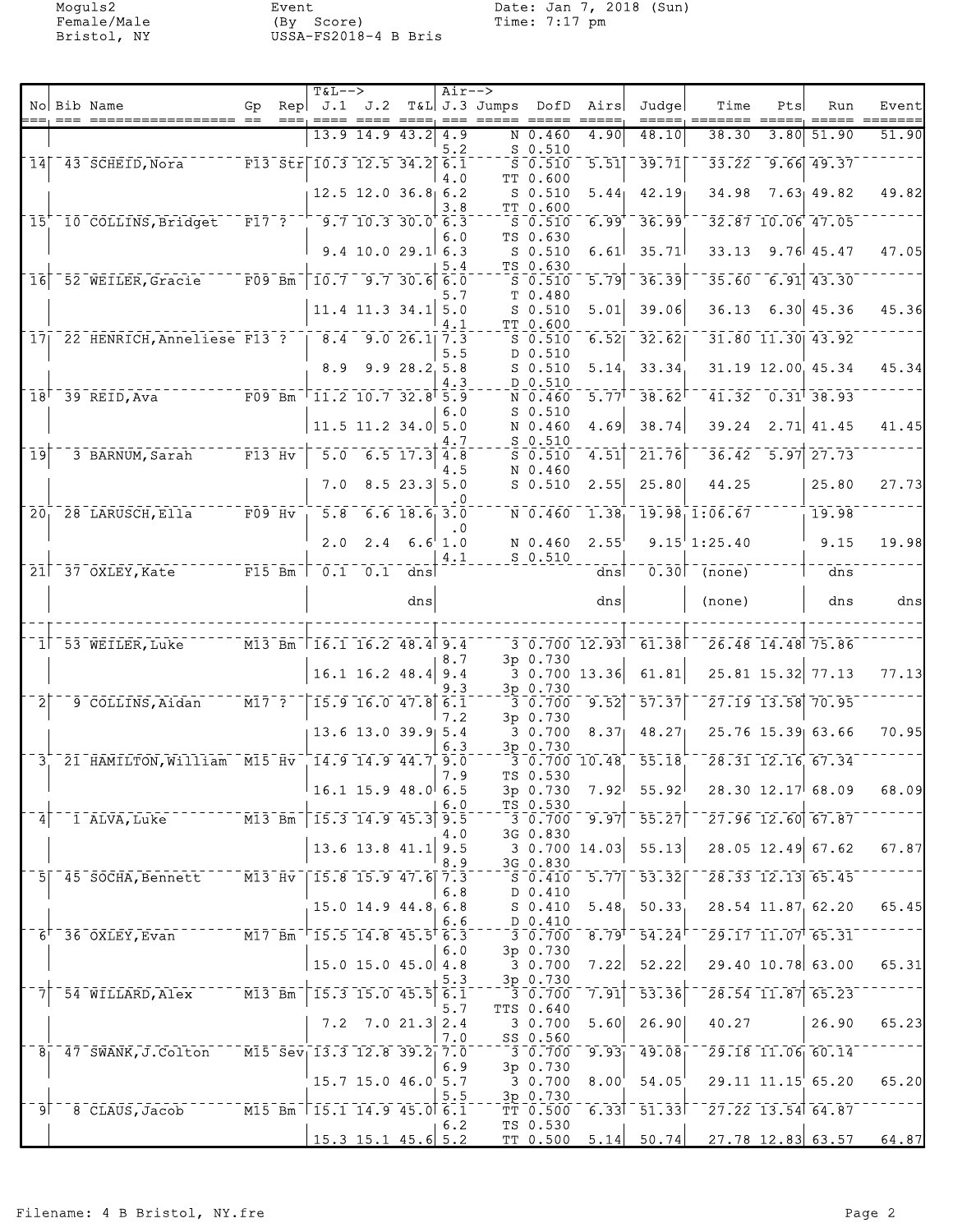Moguls2 Event Date: Jan 7, 2018 (Sun) Female/Male (By Score) Time: 7:17 pm Bristol, NY USSA-FS2018-4 B Bris

| Rep $J.1$ $J.2$ T&L J.3 Jumps<br>No Bib Name<br>Gp<br>DofD Airs<br>Judge<br>== === ================= ==<br>===, ==== ==== ====, ===<br>------ -----<br>4.8<br>TS 0.530<br>TS 0.530<br>$\overline{7.41}$<br>$\overline{52.11}$<br>10 12 CROTTY, Brandon M15 Hol 15.0 14.8 44.7 6.2<br>3 0.700<br>5.9<br>$14.9$ 14.7 44.4 6.4<br>51.64<br>TS 0.530<br>7.24<br>30.700<br>5.5<br>31 MARLEY, Christophe M17 ?<br>$\begin{bmatrix} 15.2 & 15.0 & 45.3 & 5.2 \end{bmatrix}$<br>52.95<br> 11 <br>30.700<br>7.65<br>9.8<br>D 0.410<br>$15.3$ 15.2 45.8 4.9<br>7.12<br>52.87<br>30.700 | Time<br>Pts<br>Run<br>$27.92$ 12.65 64.76<br>28.78 11.56 63.20<br>$\overline{29.06}$ 11.21 64.16<br>29.55 10.59 63.46<br>$29.60$ 10.53 64.15<br>29.62 10.50 62.93<br>42.94<br>$\frac{1}{28.84}$ | Event<br>64.76 |
|------------------------------------------------------------------------------------------------------------------------------------------------------------------------------------------------------------------------------------------------------------------------------------------------------------------------------------------------------------------------------------------------------------------------------------------------------------------------------------------------------------------------------------------------------------------------------|-------------------------------------------------------------------------------------------------------------------------------------------------------------------------------------------------|----------------|
|                                                                                                                                                                                                                                                                                                                                                                                                                                                                                                                                                                              |                                                                                                                                                                                                 |                |
|                                                                                                                                                                                                                                                                                                                                                                                                                                                                                                                                                                              |                                                                                                                                                                                                 |                |
|                                                                                                                                                                                                                                                                                                                                                                                                                                                                                                                                                                              |                                                                                                                                                                                                 |                |
|                                                                                                                                                                                                                                                                                                                                                                                                                                                                                                                                                                              |                                                                                                                                                                                                 |                |
|                                                                                                                                                                                                                                                                                                                                                                                                                                                                                                                                                                              |                                                                                                                                                                                                 | 64.16          |
| D 0.410<br>9.0                                                                                                                                                                                                                                                                                                                                                                                                                                                                                                                                                               |                                                                                                                                                                                                 |                |
| 12 15 DUDA, Tyler M15 Sev 15.4 15.1 45.8 5.3<br>$-53.62$<br>7.87<br>30.700                                                                                                                                                                                                                                                                                                                                                                                                                                                                                                   |                                                                                                                                                                                                 | 64.15          |
| 3p 0.730<br>5.7<br>14.9 15.1 45.0 5.4<br>30.700<br>52.43<br>7.43                                                                                                                                                                                                                                                                                                                                                                                                                                                                                                             |                                                                                                                                                                                                 |                |
| 3p 0.730<br>5.0<br>$13$ <sup>-29</sup> LARUSCH, Matthew M13 Hv <sup>- -</sup> 9.0 8.4 26.1<br>$\sqrt{28.84}$<br>$2.74$ <sup>1</sup><br>30.700<br>$\mathbf{.4}$                                                                                                                                                                                                                                                                                                                                                                                                               |                                                                                                                                                                                                 |                |
| D 0.410<br>6.0<br>$15.9$ 15.8 47.6 3.8<br>30.700<br>53.57<br>6.02                                                                                                                                                                                                                                                                                                                                                                                                                                                                                                            | 29.90 10.15   63.72                                                                                                                                                                             | 63.72          |
| DD 0.560<br>6.0<br>50 TYLER, Robert M15 Bm<br>$-15.7$ $14.9$ $45.9$ $6.1$<br>$\overline{50.79}$<br>$\overline{1}\overline{4}$<br>4.89<br>K 0.410                                                                                                                                                                                                                                                                                                                                                                                                                             | $\overline{28.32}$ 12.15 62.94                                                                                                                                                                  |                |
| T 0.380<br>6.3                                                                                                                                                                                                                                                                                                                                                                                                                                                                                                                                                               |                                                                                                                                                                                                 |                |
| 15.0 15.0 45.0 5.3<br>K 0.410<br>3.61<br>48.61<br>3.8<br>T 0.380                                                                                                                                                                                                                                                                                                                                                                                                                                                                                                             | 28.52 11.89 60.50                                                                                                                                                                               | 62.94          |
| $^{-}$ $\bar{m}$ 13 $^{-}$ ? $^{-}$<br>$14.8$ 14.5 44.0 5.1<br>25 KOSINSKI, Oliver<br>5.14<br>49.09<br>15 <sub>1</sub><br>TT 0.500<br>3.7<br>3 0.700                                                                                                                                                                                                                                                                                                                                                                                                                         | $\overline{28.59}$ 11.81 60.90                                                                                                                                                                  |                |
| $12.5$ 13.0 38.3 5.1<br>45.35<br>TT 0.500<br>7.10<br>3 0.700<br>6.5                                                                                                                                                                                                                                                                                                                                                                                                                                                                                                          | 28.93 11.37 56.72                                                                                                                                                                               | 60.90          |
| $\overline{M15}$ Bm $\overline{)}$ 4.6 3.6 12.3 6.3<br>$\overline{3.15}$ <sup>-</sup> 15.45<br>16 33 MCGUIRE, Bryan<br>TT 0.500                                                                                                                                                                                                                                                                                                                                                                                                                                              | 38.64<br>15.45                                                                                                                                                                                  |                |
| $\cdot$ 0<br>14.9 15.2 45.2 5.6<br>5.29<br>50.44<br>TT 0.500                                                                                                                                                                                                                                                                                                                                                                                                                                                                                                                 | 31.76<br>$7.79$ 58.23                                                                                                                                                                           | 58.23          |
| 4.7<br>TS 0.530<br>$T14.7$ 14.8 44.3 5.4<br>$17$ $48$ TYLER, Cal<br>$D$ 0.410<br>4.54<br>48.79                                                                                                                                                                                                                                                                                                                                                                                                                                                                               | $7.69$ 56.48<br>31.84                                                                                                                                                                           |                |
| K 0.410<br>5.7<br>14.1 14.9 43.5 4.9<br>D 0.410<br>4.07 <sub>1</sub><br>47.57 <sub>1</sub>                                                                                                                                                                                                                                                                                                                                                                                                                                                                                   | 30.90<br>$8.88$ 56.45                                                                                                                                                                           | 56.48          |
| SS 0.560<br>3.7<br>18 <sup>+-</sup> 19 FLYNN, Brayden M11 Bm<br>$1\overline{3.4}$ 13.3 40.1 7.0<br>45.84<br>$S_0.410$<br>5.79'                                                                                                                                                                                                                                                                                                                                                                                                                                               | $30.43$ $9.48$ $55.32$                                                                                                                                                                          |                |
| T 0.380<br>7.7<br>$12.9$ 12.8 38.6 4.9<br>TS 0.530<br>5.67<br>44.22                                                                                                                                                                                                                                                                                                                                                                                                                                                                                                          | 31.06<br>$8.68$ 52.90                                                                                                                                                                           | 55.32          |
| 3 0.700<br>4.4                                                                                                                                                                                                                                                                                                                                                                                                                                                                                                                                                               |                                                                                                                                                                                                 |                |
| $\overline{M15}$ Bm<br>$-11.6$ 12.0 35.4 6.2<br>40 ROBINSON, Jaden<br>40.08<br>19<br>4.68<br>T 0.380<br>X 0.410<br>5.7                                                                                                                                                                                                                                                                                                                                                                                                                                                       | 30.86<br>$\boxed{8.93}$ 49.01                                                                                                                                                                   |                |
| $14.1$ 14.5 42.9 6.2<br>4.81<br>47.71<br>T 0.380<br>6.0<br>X 0.410                                                                                                                                                                                                                                                                                                                                                                                                                                                                                                           | 32.02<br>$7.46$ 55.17                                                                                                                                                                           | 55.17          |
| $ \overline{M13}$ $\overline{3}$ $\overline{2}$ $\overline{2}$<br>20 13 DELFORTE, Lucas<br>$-13.9$ $13.5$ $41.1$ $6.2$<br>$-4.74$<br>45.84<br>$S = 0.410$<br>5.8<br>T 0.380                                                                                                                                                                                                                                                                                                                                                                                                  | $32.09 - 7.37$ 53.21                                                                                                                                                                            |                |
| 14.2 14.5 43.0 6.1<br>$S_0.410$<br>3.98<br>47.03<br>T 0.380<br>3.9                                                                                                                                                                                                                                                                                                                                                                                                                                                                                                           | $32.55$ 6.79 53.82                                                                                                                                                                              | 53.82          |
| $5.24$ <sup>1</sup> 37.64<br>21 20 GLOGOWSKI, Aidan M15 Buf 10.2 11.4 32.4 7.8<br>$S_0.410$                                                                                                                                                                                                                                                                                                                                                                                                                                                                                  | $35.75 - 2.74$ 40.38                                                                                                                                                                            |                |
| K 0.410<br>5.0<br>15.2 14.7 44.8 6.7<br>49.72<br>$S_0.410$<br>4.87                                                                                                                                                                                                                                                                                                                                                                                                                                                                                                           | $35.33$ $3.27$ 52.99                                                                                                                                                                            | 52.99          |
| $K_0.410$<br>5.2<br>34 0 HANLON, Finnegan M11 Str 13.1 13.5 39.9 6.0<br>7.22<br>47.12<br>$\overline{2}\overline{2}$<br>$\overline{3}\,\overline{0}\,\overline{.}\,\overline{7}\,\overline{0}\,\overline{0}$                                                                                                                                                                                                                                                                                                                                                                  | $33.96 - 5.01$ $52.13$                                                                                                                                                                          |                |
| 5.7<br>TS 0.530<br>$10.9$ 11.0 32.8 3.8<br>30.700<br>4.79<br>37.64                                                                                                                                                                                                                                                                                                                                                                                                                                                                                                           | 7.58 45.22<br>31.93                                                                                                                                                                             | 52.13          |
| 5.2<br>K 0.410                                                                                                                                                                                                                                                                                                                                                                                                                                                                                                                                                               |                                                                                                                                                                                                 |                |
| $\overline{M15}$ Buf 13.0 13.7 40.0 5.8<br>44.39<br>23 11 COURTNEY, Ryan<br>4.34<br>S <sub>0.410</sub><br>T 0.380<br>5.2                                                                                                                                                                                                                                                                                                                                                                                                                                                     | $32.23 - 7.20$ , $51.59$                                                                                                                                                                        |                |
| $11.9$ 12.2 36.2 6.1<br>40.51<br>4.36<br>$S_0.410$<br>T 0.380<br>4.9                                                                                                                                                                                                                                                                                                                                                                                                                                                                                                         | $30.28$ 9.67 50.18                                                                                                                                                                              | 51.59          |
| $^{\circ}$ M15 Buf 13.9 14.3 42.3 7.8<br>24 18 FERRINO, Samuel<br>$\overline{6.07}$ $\overline{48.37}$<br>$\overline{\text{S}}$ $\overline{\text{0.410}}$<br>T 0.380<br>7.6                                                                                                                                                                                                                                                                                                                                                                                                  | $35.50 - 3.06$ $51.43$                                                                                                                                                                          |                |
| 12.1 13.0 37.7<br>43.12<br>6.8<br>$S_0.410$<br>5.47<br>7.1                                                                                                                                                                                                                                                                                                                                                                                                                                                                                                                   | 3.00   46.12<br>35.55                                                                                                                                                                           | 51.43          |
| T 0.380<br>$^{-1}$ M15 $\text{Hm}$ t $\mid$ $^{-6}$ .7 $^{-7}$ .0 20.5 $\mid$ 6.1<br>$-4.72$ $-7.72$<br>25.27<br>25 55 WOODROW, Colin<br>T 0.380                                                                                                                                                                                                                                                                                                                                                                                                                             | 41.40<br>25.27                                                                                                                                                                                  |                |
| 5.9<br>$S_0.410$<br>$S$ 0.410<br>14.3 14.8 43.7 6.7<br>$5.49$ 49.14                                                                                                                                                                                                                                                                                                                                                                                                                                                                                                          | $36.58$ 1.69 50.83                                                                                                                                                                              | 50.83          |
| TS 0.530<br>5.2<br>$^{-}$ $\overline{\texttt{M13}}$ $\overline{\texttt{Bm}}$ $\overline{\texttt{}}$<br>$1\overline{3.6}$ 13.0 39.9 5.0<br>$\bar{2}6^{\dagger}$<br>$3.53$ <sup>†</sup><br>43.43<br>46 SPILLER, Max<br>$D \ 0.410$                                                                                                                                                                                                                                                                                                                                             | $34.87 - 3.86$ $47.29$                                                                                                                                                                          |                |
| T 0.380<br>3.9<br>$9.4$ 10.1 29.3 5.8<br>$D$ 0.410<br>$4.38$ 33.63                                                                                                                                                                                                                                                                                                                                                                                                                                                                                                           | $35.01$ $3.68$ $37.31$                                                                                                                                                                          | 47.29          |
| TS 0.530<br>3.8<br>$\overline{M11}$ ? $\overline{5.0}$ 4.0 13.5 6.1<br>$\left[ 2.50 \right]$ $\left[ 16.00 \right]$<br>$\sqrt{27}$ $\sqrt{26}$ KOTALIK, Andrew<br>$S_0.410$                                                                                                                                                                                                                                                                                                                                                                                                  | 56.98<br>16.00                                                                                                                                                                                  |                |